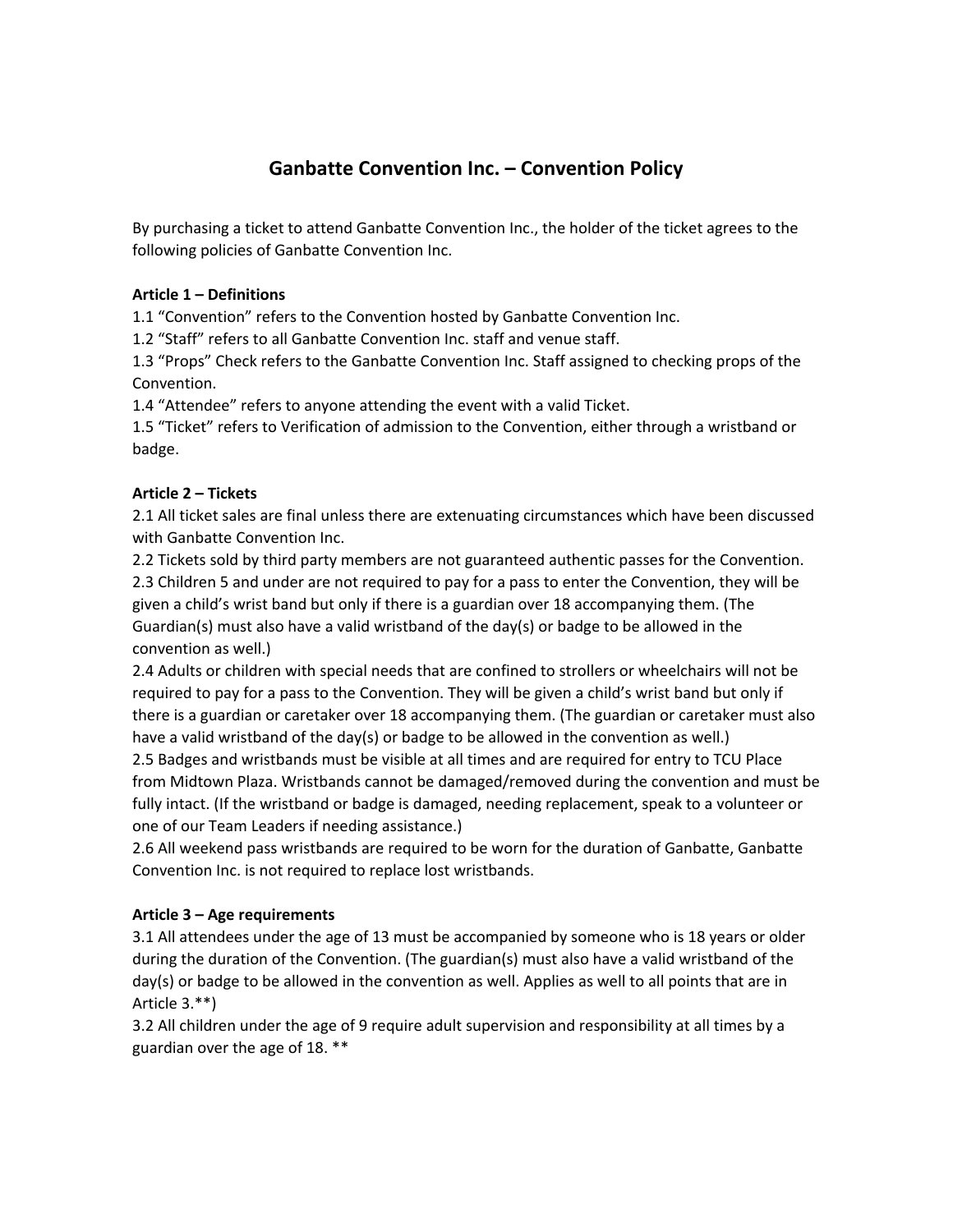## **Article 4 –Venue Specific Restrictions**

4.1 Devices with wheels will not be permitted on the venue floor at any time excluding wheelchairs, strollers, or otherwise discussed and approved devices by Ganbatte Convention Inc. 4.2 Fires will not be allowed in the venue.

4.3 Midtown does not allow weapons, masks and requires full clothing and shoes for entry. Masks and weapons can be checked at Ganbatte Convention Inc.'s Prop Check.

#### **Article 5 – Attire**

5.1 All attire to the Convention must be family friendly. Restrictions apply to the following:

5.1.1 Displayed images of pornography upon clothing.

5.1.2 Displayed profanities upon clothing.

5.2 Any costume or outfit may be up for discussion between department leaders if complaints or concerns are received. Complaints and concerns can be brought up at Ganbatte Convention Inc.'s registration. If deemed inappropriate, you will be asked to leave the Convention or to change. 5.3 Masks must be removable for the purposes of identification should staff require you to remove

it.

5.4 Footwear is mandatory.

#### **Article 6 – Props**

6.1 All props must go through Prop Check prior to entering the Convention.

6.2 Any props not approved must be removed from the Convention or checked into Prop check, where you will receive a Prop Check ticket. The prop will then be released to the Attendee with the Prop Check ticket for said prop when they leave the Convention.

6.3 Any gun prop that is a replica to a real gun must have an orange cap at the tip to show that the gun is non-fireable.

6.3.1 Working pellet guns and nerf guns will not be allowed at the Convention.

6.3.2 Any gun or prop that can fire a projectile is not allowed.

6.4 All props made from hand can not contain any metal, sharp edges or wood thicker than a broom handle, unless discussed with the Props Check team.

6.5 All props and masks will not be allowed in the Midtown Plaza at any time, all props must either be left at Prop Check or removed from the venue.

6.6 If necessary, Ganbatte's Security Team will perform a mandatory bag check for safety purposes at any time on venue property.

6.7 Absolutely no blades or metal objects of any sort.

## **Article 7 – Behavior**

7.1 Any aggressive behavior that makes other attendees feel uncomfortable will not be tolerated. 7.2 Verbal or physical abuse will not be tolerated to any attendees or Ganbatte Convention Inc. Staff.

7.3 Roughhousing will not be tolerated.